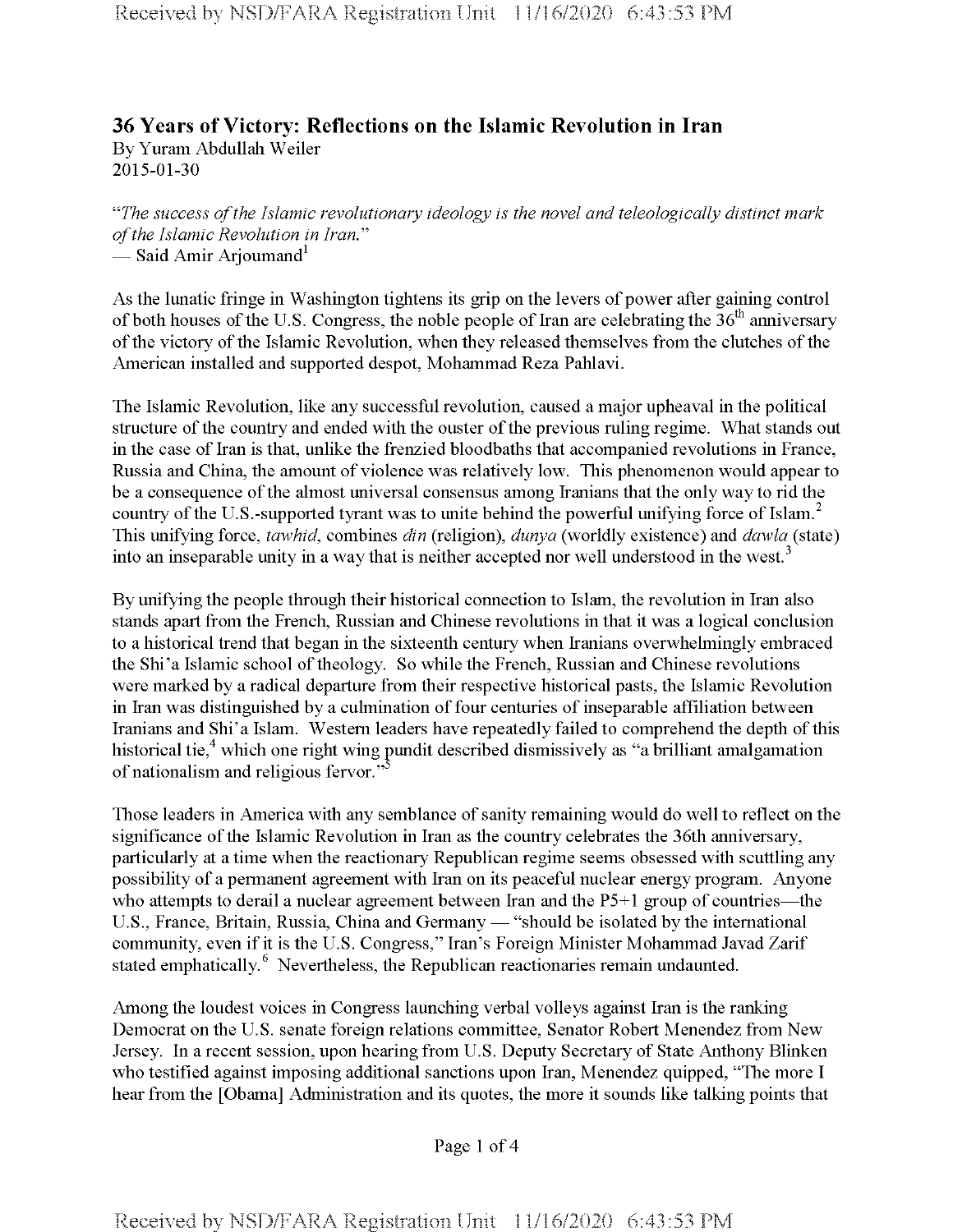come straight out of Tehran."<sup>7</sup> Would that only be true, but regrettably, such prattle appears effective in putting the proponents of diplomacy with Iran on the defensive.

Considering that the U.S. engineered the CIA coup restoring dictator Mohammed Reza Pahlavi in 1953, $\delta$  has engaged in acts of war against Iran by economic sanctions since 1979, $\delta$  supported Saddam with weapons and intelligence in his murderous 8-year-long war that by the most conservative estimates killed 213,000 Iranians,<sup>10</sup> and downed a civilian Iranian airliner killing all 290 passengers on board, $^{11}$  it is remarkable, and a credit to Iran's principled leaders, that Tehran would even consent to negotiate with the Washington warmongers. Yet in spite of these historical incitements by the U.S., Menendez has accused Iran of inflammatory actions. "Iran is clearly taking steps that can only be interpreted as provocative," he insisted, as his collaborator, house speaker John Boehner, has taken the incendiary step of inviting the Iranophobic Zionist 1eader Benjamin Netanyahu to address a joint session of the U.S. Congress on Iran.<sup>12</sup>

In an age oframpant Iranophobia, I suppose I could be called an Iranophile, for after visiting Iran with my wife several years ago I fell in love with the country and the people. However, most U.S. leaders, unlike me, have not even bothered to visit the country that they so vehemently vilify. One exception is former Kansas Congressman Jim Slattery, who, after a recent visit to Iran noted, "Very few American policy-makers have ever been to Iran and even fewer know key leaders in the Islamic Republic." Indeed, Slattery is the first former U.S. Congressman to visit Iran since the victory of the Islamic Revolution. Confirming my own experiences in visiting the Islamic Republic, Slattery remarked, "I walked the streets of Tehran freely without fear. ... The Iranians I encountered were friendly and interested in the United States."<sup>13</sup>

Iran's successes in the wake ofthe 1979 Islamic Revolution are numerous and can be seen in all social, political, military and technological areas. Iran leads the world in scientific output, which is now at a rate eleven times the global average.<sup>14</sup> For the benefit of the society as a whole, Iran's government has invested oil revenues in the construction of schools, hospitals, highways, railroads, airports, power plants and other needed facilities. In addition, governmental initiatives in the areas of healthcare, education and social welfare have not only caused a sizeable increase in the middle class, but also transformed the country into a strong regional power.<sup>15</sup>

Iran has also achieved impressive economic gains since the victory ofthe Islamic Revolution despite the eight-year imposed war, economic sanctions and diplomatic isolation by the west, even managing to pay off loans from U.S. banks within the first two years of its existence. The increasingly severe U.S.-imposed regimen of economic sanctions forced the fledgling Islamic Republic to pursue economic policies of self-sufficiency and practice pragmatic diplomacy. This confluence of social, economic and political forces over time have forged Iran into a powerful nation and a key regional player that cannot be ignored diplomatically or militarily.<sup>16</sup>

Iran has advanced dramatically in the area of healthcare since the time ofthe Islamic Revolution in 1979 and, as a result, not only has life expectancy risen from 55 to over 71, but also infant mortality has fallen over 70 percent.<sup>17</sup> Iran's health care system, known as Integrated Primary Health Care (IPHC), has been so successful, that doctors in the American state of Mississippi, the state with the highest poverty rates and poorest healthcare outcomes in the U.S., looked to Iran for help in designing a cost-effective healthcare system.<sup>18</sup>

Page 2 of 4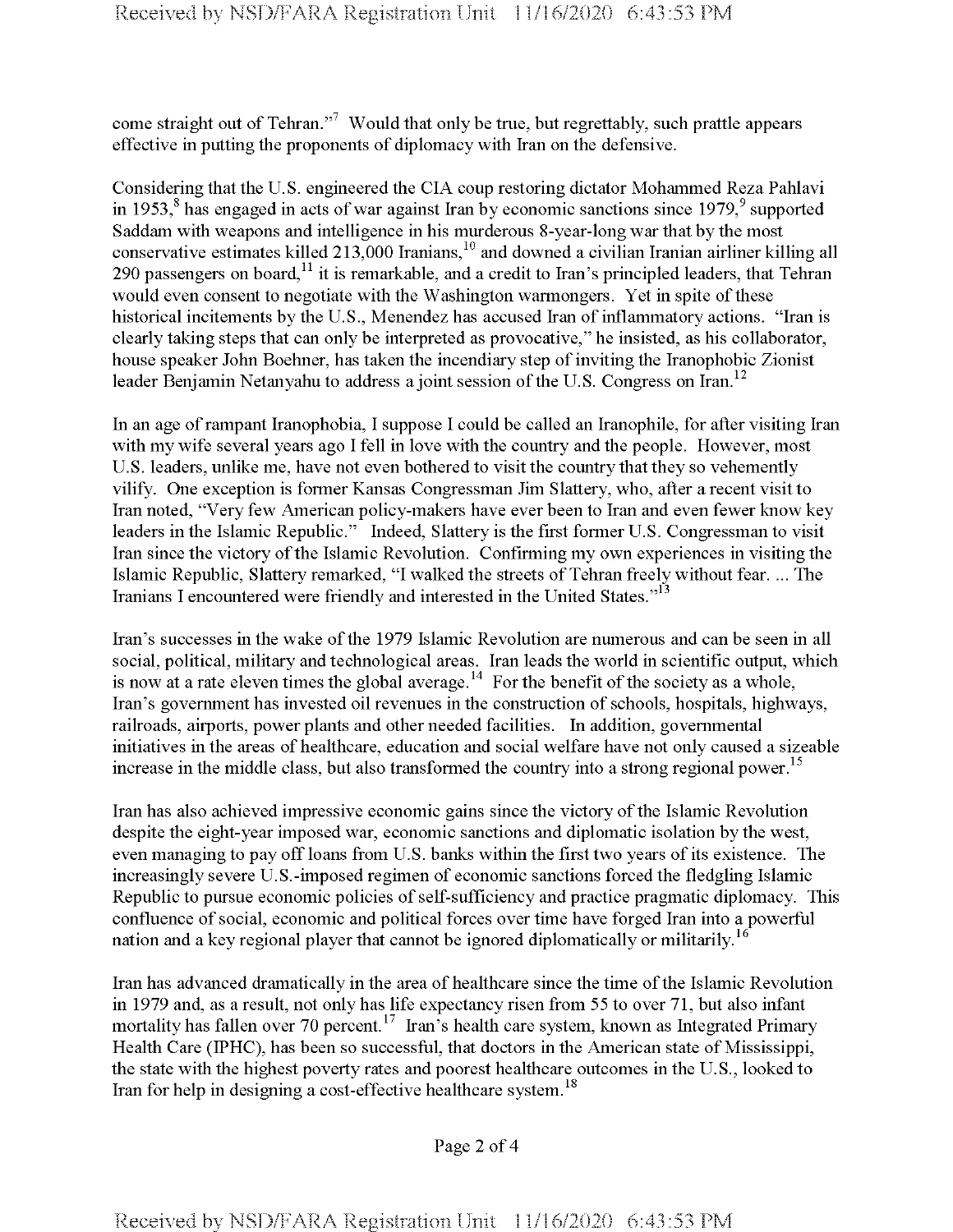Iran has also done a better job of expanding the non-oil sector than neighboring petroleum exporting countries. In the face of the U.S.-imposed economic sanctions, Iran has managed to become self-sufficient, or nearly so, in a number of critical industries such as steel, copper, paper and cement. Iran also produces a wide range of industrial equipment, including pumps, compressors, piping and related components for its petrochemical industries, as well as electronic equipment, pharmaceuticals and telecommunications devices. With the largest stocks of industrial robots in the region, Iran has also become an exporter of automobiles.<sup>19</sup>

Most important, and perhaps most impressive, is the striking reduction in poverty that the government of Iran has achieved by holding fast to the principles of the Islamic Revolution. According to data from the World Bank, less than 2 percent of Iranians are living in poverty, a lower percentage than most other large-population middle income countries, including Brazil, China, Egypt, India, Mexico, Pakistan, South Africa, Turkey and Venezuela.<sup>20</sup>

Finally, there is the fact that Iranian women are far ahead of their counterparts in other Persian Gulf nations socially, politically, educationally and health-wise. Governmental policies, again stemming from the principles of the Islamic Revolution, support women by granting them six months paid maternity leave plus an extra hour of paid leave per day for eighteen months, maternity benefits that exceed International Labor Organization standards not to mention those in the U.S. and other western countries. As a footnote of pride, the first two Muslim women to climb Mount Everest are from Iran.<sup>21</sup> And, of course, the brilliant Iranian mathematician Maryam Mirzakhani is the first woman to win the prestigious Fields Medal in 2014.<sup>22</sup>

These positive gains in economic and social development in Iran after the victory of the Islamic Revolution stemmed from maintaining *tawhid*, the strong unification of religion, daily life and government, and rigorously shunning the secular concepts ofthe west. Iran's Islamic government has done much more in alleviating poverty, expanding education and providing access to healthcare than the deposed shah's regime ever did, despite full U.S. backing.<sup>23</sup> These accomplishments fly in the face of the perpetual U.S.-promulgated propaganda that continually characterizes Iran as a country poised on the precipice of another revolution.<sup>24</sup>

With the Islamic Revolution now entering its  $37<sup>th</sup>$  year of victory, many in the west have spent their careers analyzing the shah's downfall. "A privately hated regime may enjoy widespread public support because of people's reluctance to take the lead in publicizing their opposition. The regime may, therefore, seem unshakeable, even if its support would crumble at the most minor shock," explained economist Timur Kuran with simple clarity.<sup>25</sup> The same words could apply to the United States, which at present also seems unshakeable. The fatal minor shock in Washington's case could be a failure to conclude successfully the negotiations with Iran.

Ellie Geranmayeh, a policy fellow at the European Council on Foreign Relations, has warned, "[T]he United States must not allow a myopic and obstructionist Congress to derail a deal that is in Washington's long-term interest and strengthens global security."<sup>26</sup> Washington would be well advised to consider that unless it changes its obstructionist approach to Iran, it may suffer the same fate as the shah it once so staunchly supported.

Page 3 of 4